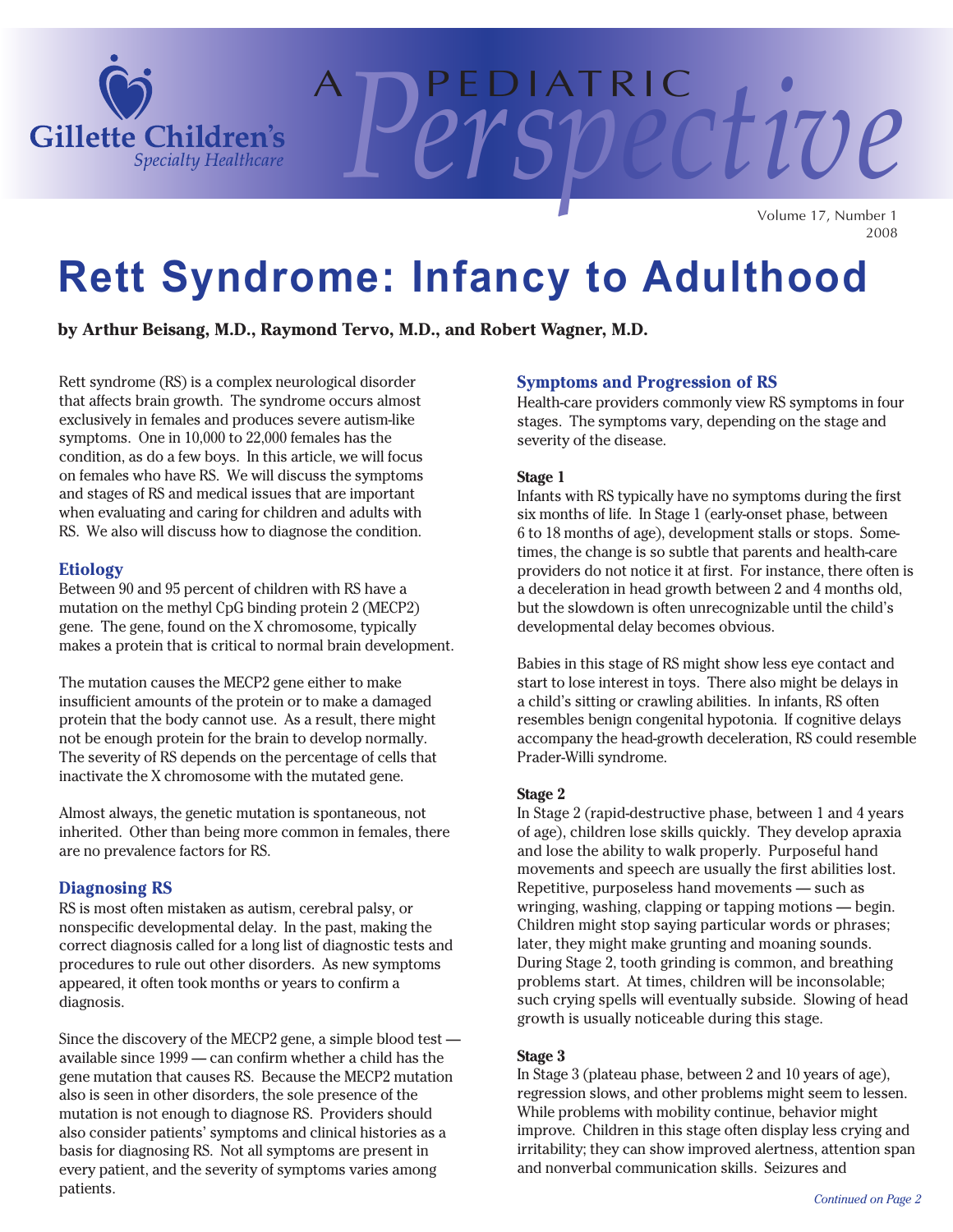movement problems are common in this stage. It is not uncommon for people to remain in Stage 3 for the remainder of their lives.

#### **Stage 4**

In Stage 4 (late-motor deterioration phase), severe motor dysfunction is apparent, along with characteristic deformities in the arm and leg joints. The onset of scoliosis is common during this stage. Understanding, communication and hand skills typically remain stagnant; repetitive hand movements might decrease.

#### **Transitioning From Pediatric to Adult Care**

Between the ages of 16 and 18, RS patients might need different clinical care. For example, as girls with RS grow up, they need gynecological services, just as other maturing women do. Long-term care for women with RS should include all of the appropriate screening, prevention and treatment efforts common to community-based primary care. Accomplishing the best specialty care for these patients requires providers to understand and address the clinical changes that accompany aging. It requires supporting caregivers with information and expertise, as well as providing palliative and end-of-life resources that cannot readily be found elsewhere. Most women with RS live into their 40s or 50s.

#### **Treatment**

To date, there is no cure for RS, but there are a variety of ways to minimize its effects. Rather than addressing the syndrome as a whole, most treatments try to alleviate specific symptoms. The treatments generally aim to slow the loss of abilities, improve or preserve movement, and encourage communication and social contact.

Other options, such as medication or surgery, also can be effective. For example, surgery can correct scoliosis for some people with RS. Similarly, medications can effectively control seizures for people with RS. Other medications can reduce breathing problems and eliminate problems with heartbeat rhythm.

People with RS often benefit from a team approach to care. Members of a care team might include, but are not limited to:

- Developmental specialists
- Developmental pediatricians
- Orthopaedic surgeons
- Gastroenterologists
- Pulmonologists
- Cardiologists
- Neurologists
- Nurses

•Special-education teachers

Other members of the team might include:

- Physical therapists, who can help patients improve or maintain mobility and balance
- Occupational therapists, who can help patients improve or maintain use of their hands and reduce stereotypic hand movements
- Speech and language pathologists, who can help patients communicate nonverbally and improve social interaction

The involvement of family members is critical to ensuring the well-being of those with RS.

## **Case Study**

CK, a 2-year-old girl, was unable to crawl, walk, speak, and use her arms or hands. She also had difficulty sleeping. Her family became concerned about her development when CK was 6 months old and failing to achieve milestones. At 9 months, CK was not sitting or crawling. CK was full-term, and there were no complications during her mother's pregnancy.

CK's pediatrician referred her to a neurodevelopmental pediatrician for an initial opinion. An MRI, a high-resolution chromosome analysis, a molecular analysis, and metabolic studies for fragile X were unremarkable. To that point, there was no known cause for CK's delay.

A physical therapist, an occupational therapist, and a speech therapist evaluated CK when she was 22 months of age. They noted substantial delays in all functional areas. She began to receive specialeducation services in the early childhood intervention program.

On physical examination, CK was wellnourished and hydrated. Her length and weight were at the 25th percentile. She had microcephaly and generalized hypotonia. Neurodevelopmentally, her functioning was between 6 and 8 months of age.

CK's physician ordered a MECP2 sequence analysis and mutation scanning. The result was abnormal; CK has Rett syndrome (RS).

The reason for this young girl's neurodevelopmental delay is that, in RS, a child's brain development is markedly affected. There is poor neuronal maturation, arborization and synapse formation. There are changes in neurotransmitters and their receptors, which play a vital role in activitydependent synaptic plasticity and morphogenesis. What follows are prominent cognitive and motor delays. There is a significant loss of function that happens between infancy and the fifth year of life.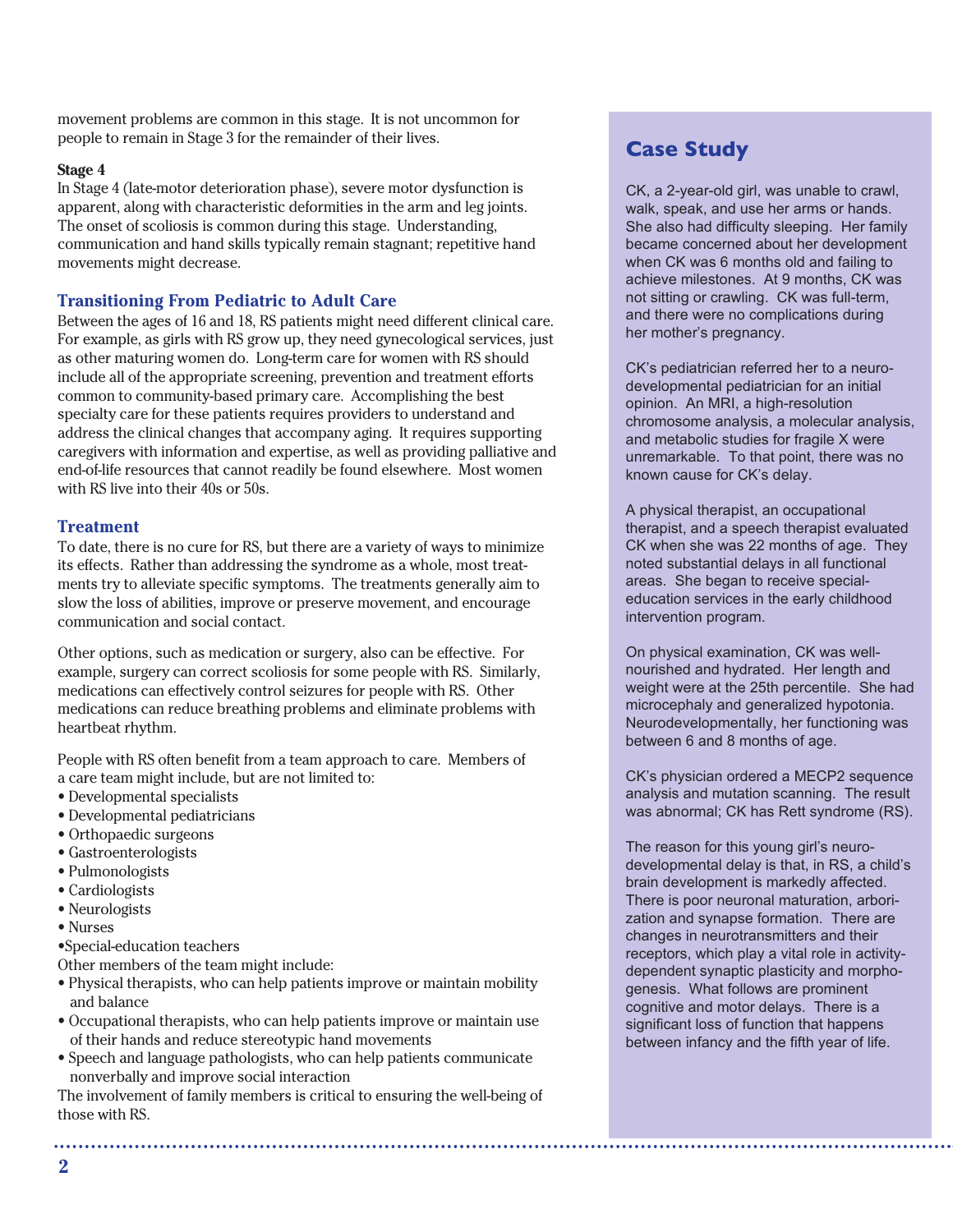#### **Evaluations for Related Conditions**

When caring for patients of all ages who have RS, providers should inquire about and evaluate the following conditions.

#### **Seizures**

Approximately 90 percent of people with RS have some type of epilepsy. The types of seizures that affect RS patients are the same as those that occur in the general population. A patient's first seizures usually occur between the ages of 2 and 4.

Many people with RS display movements that resemble seizures. Often, a video electroencephalogram (EEG) is necessary to sort out movements typical in RS and movements caused by actual seizures.

#### **Cardiovascular Concerns**

Some females with RS have cardiac or heart problems specifically, difficulties with their heart rhythms. Providers should consider screening for Long QT syndrome by using a 12-lead electrocardiogram. Providers should re-evaluate patients for the condition every few years.

#### **Motor Coordination**

As RS progresses, patients experience a loss of motor coordination and muscle strength. Patients will require periodic evaluations for orthoses and other assistive equipment throughout their lifetimes.

#### **Orthopaedic Issues**

Orthopaedic issues, such as scoliosis, are common in children with RS. In some cases, the curving of the spine is so severe that the children require surgery. For other patients, bracing relieves the problem, prevents it from getting worse, and delays or eliminates the need for surgery. It is important for providers to periodically monitor patients for the onset of scoliosis.

#### **Breathing Problems**

Many RS patients experience abnormal breathing, particularly in stages 2 and 3 of the disease. Such abnormalities might include hyperventilation, breath holding or apnea. Such problems can be severe enough to interfere with a child's responsiveness.

#### **Gastrointestinal Problems**

When caring for patients with RS, it is very important to pay attention to gastrointestinal motility. Constipation and dehydration can become significant issues when fluid intake is limited. Some RS patients require a gastrostomy tube to maintain nutrition and fluid intake. The tube rarely replaces oral feedings, but it can be used as an adjunct. Patients with RS are more prone to gallstones than the general population is, and they should receive regular monitoring for them.



Arthur Beisang, M.D., is a pediatrician at Gillette Children's Specialty Healthcare. He sees children who have cerebral palsy, Rett syndrome, and other complex medical conditions. Beisang received a medical degree from St. George's School of Medicine in Grenada, West Indies. He completed a residency in pediatrics at the University of Minnesota.



Beisang is an assistant professor of pediatrics at the University of Minnesota. He has board certification from the American Board of Pediatrics. To refer a patient to Beisang or to make an appointment with him, call 651-290-8707 or 800-719-4040 (toll-free).



#### **Raymond Tervo, M.D.**, is a

neurodevelopmental pediatrician and medical director of Pediatrics at Gillette Children's Specialty Healthcare. He earned a medical degree at McMaster University in Hamilton, Ontario, Canada, and did his core pediatric residency training at the Hospital for Sick Children in Toronto. He also completed his subspecialty training in

developmental pediatrics at McMaster, and he is board-certified in neurodevelopmental disabilities.

Tervo has served on the faculty of the University of Saskatchewan, the University of Toronto and the University of South Dakota. He is an associate professor in the department of Pediatrics at the University of Minnesota. To refer a patient to Tervo or to make an appointment with him, call 651-290-8707 or 800-719-4040 (toll-free).

#### **Robert Wagner, M.D.**, is a family

medicine physician and medical director of adult services at Gillette Lifetime Specialty Healthcare. He provides selected, direct patient-care services that include gynecology, wound-care, tube-feeding, medication-management and pulmonary assessments. Wagner also performs presurgical evaluations and does discharge



planning and integrative-care management for nonsurgical patients.

After receiving his medical degree from the University of Minnesota in Minneapolis, Wagner completed a family medicine residency at St. Paul Ramsey Medical Center (now Regions Hospital). Before joining Gillette, Wagner served as section head of family medicine at Regions Hospital. He is board-certified in family medicine and a member of the Minnesota Academy of Family Physicians. To refer a patient to Wagner or to make an appointment with him, call 651-290-8707 or 800-719-4040 (toll-free).